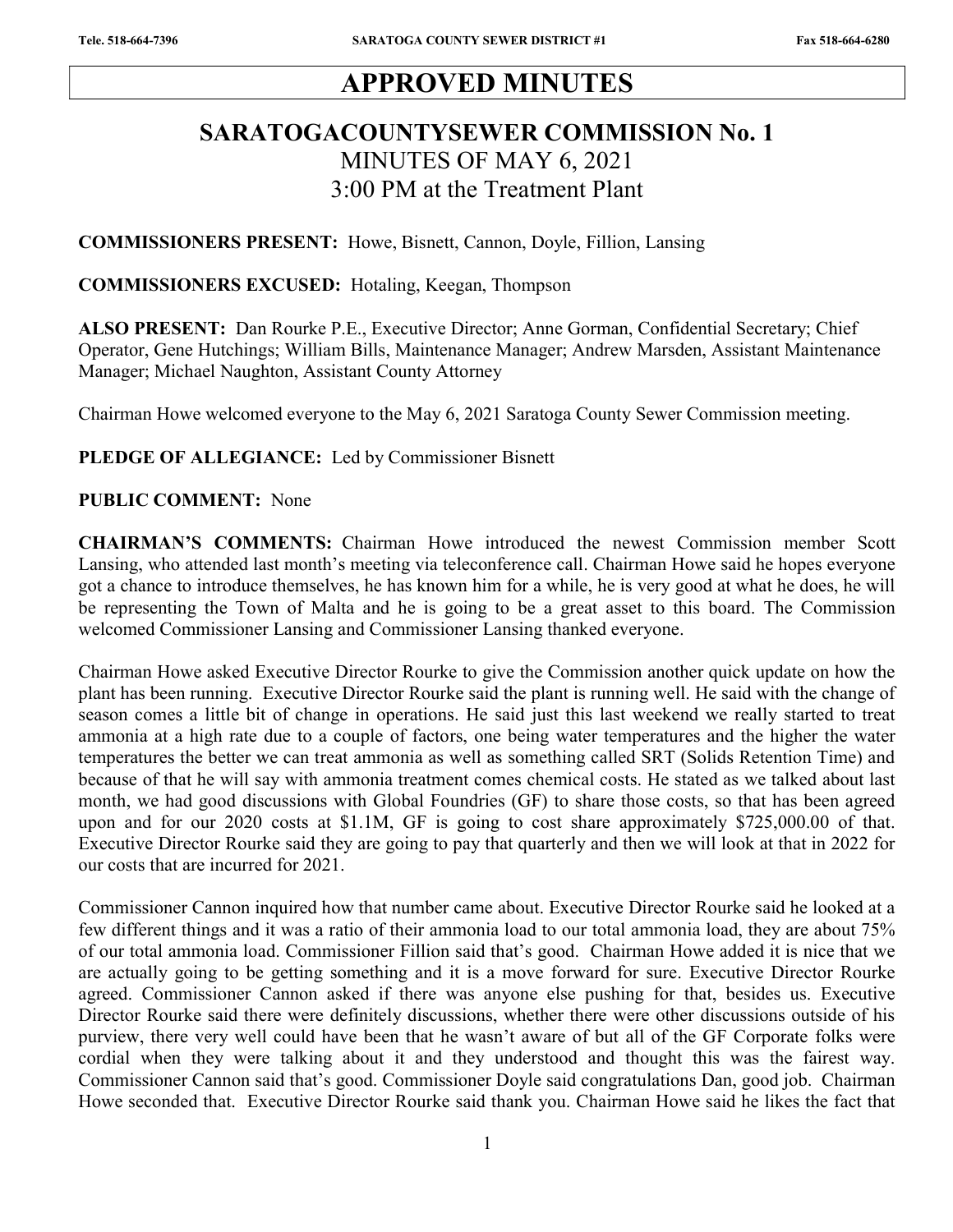in that they are acknowledging they have contributed to our issues with ammonia, and he is glad we are moving forward and our relationships are getting better.

Chairman Howe said last thing under Chairman's comments he wanted to mention that Commissioner Jim Thompson from Mechanicville has resigned from the Commission and we are awaiting the County Board to issue a re-appointment. Chairman Howe said Jim was mid-term and he could not commit to the time but he will certainly be missed.

APPROVAL OF MINUTES of April 8, 2021. Commissioner Dovle made a motion to approve the minutes of April 8, 2021. Commissioner Bisnett seconded the motion. No discussion. The minutes of April 8, 2021 were approved. 6 Ayes, 3 Absent, 0 Nays.

## 2018 CAPITAL PROJECTS

Regional Biosolids Handling Facility – Executive Director Rourke said this was discussed last month and Albany County is withdrawing from that agreement, so that title can probably change to take out regional and it is going to become just a biosolids handling facility for SCSD now. To catch Commissioner Lansing up to speed, Executive Director Rourke said we met with the joint board in late March regarding the increased costs of the project and to talk with their side of the table and discuss their reasons. He said he received their official withdrawal letter earlier this week. There is a 120 day time frame with that letter, so the IMA dissolve date is August 31, 2021. Executive Director Rourke said with that, we are looking to move forward as quickly as possible for a facility here because our costs are so high with our solids disposal, upwards of \$3M a year.

Executive Director Rourke said before the Commission today we would need a motion to amend the existing contract with Arcadis basically to shift some money around in that existing contract to do a study that would look at a few different things. He said it is a lot of work, Arcadis is assessing many options to make sure we get the best option, which includes thermal drying, anaerobic digestion with biogas utilization, anaerobic digestion with thermal drying, a proprietary process called lystek which turns biosolids to a Class A product for agriculture, and possible  $3^{rd}$  party composting. Commissioner Cannon asked if it will come with an opinion of what idea best suits us. Executive Director Rourke said absolutely, he said they already have an energy flow model built in excel. The inputs were Albany County, Saratoga County, some merchant sludge as well as fats, oils and grease (FOG). They are able to manipulate that and give us a good idea without those other streams on what makes the most sense. He said the energy flow model looks at everything; what does it take to run a digester, how big does the digester need to be based on different solids loads, dryer size, do we have enough biogas to run the dryer, and multiple other variables including sludge pumping, thickening, load out facilities storage, gas production etc.

Executive Director Rourke said the total cost to do the study would be approximately \$120,000.00 and there are other things included that they are doing such as funding assistance and SEQR (State Environmental Quality Review Act) assistance. He said the schedule attached is a pretty big push, we want this report done by July and the main reason for that is the state grant funding coming out for clean water is another \$500M in grant funding. Chairman Howe asked for a motion and a second to continue discussion.

Commissioner Cannon made a motion to forward a recommendation to the Board of Supervisors to authorize the chairman to execute a contract amendment with Arcadis to re-appropriate funds within the existing engineering contract for the biosolids facility design. Currently there is \$3,325,000 in a pre design and design lump sum task. This amendment will reallocate those funds to a new task 8 in the amount of \$120,000 bringing that task total down to \$3,205,000. This Task will allow Arcadis to begin work on studying the different options for a biosolids facility here at the SCSD. Commissioner Fillion seconded the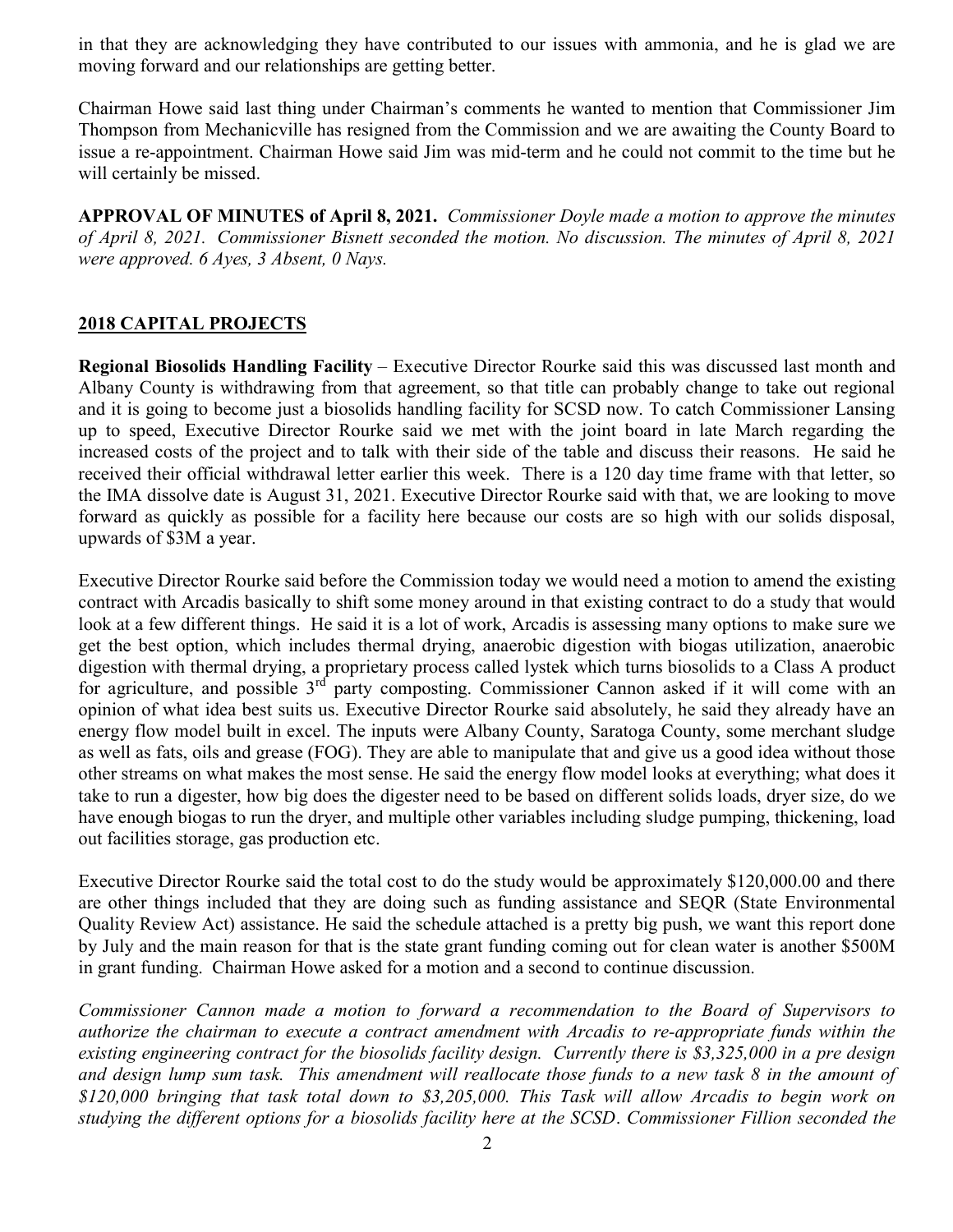motion. Discussion involved allowance, another larger amendment with potential added funds for the actual design, the land for sale behind the WWTP, conceptual site plans, potential redevelopment of the Sewer District's ash landfill and the north plant property. Motion passed: 6 Ayes, 3 Absent, 0 Nays

Ammonia Related WWTP Upgrades – Executive Director Rourke reported the 30% design plans were submitted April 30, 2021 and on time to NYSDEC in accordance with our schedule of compliance in the consent order. He said if the engineering committee or any of the commission would like to take a look at those plans he has a digital copy that can be sent to whoever would like to see them.

### 2019 CAPITAL PROJECTS

Knox Woods (HM) and Riverside #1 (ST) Pump Station Upgrades – Executive Director Rourke informed Knox woods has been started up and site restoration work is being completed. Riverside is slated to be started up next Thursday and the project seems to be wrapping up shortly with some site restoration to be completed.

### 2020 CAPITAL PROJECTS

Environmental Benefit Project (EBP) – Executive Director Rourke reported formal Permission to Operate (PTO) requests went out earlier this week to NYSEG. He said he thinks this starts a clock for us to be able to turn the system on within 10 days and hopefully that system will be turned on, satisfying our deadline of May  $31<sup>st</sup>$  in the consent order

Storage Building/HVAC and Roof Replacement Design – Executive Director Rourke reported we are moving through the design of these systems. GPI submitted a cost increase to bid out AHU-5 separately as this was not included in the initial scope and needed to be done to accelerate the schedule to get it operating sometime this summer. Executive Director Rourke informed we got a date for delivery that was disappointing to say the least on that unit. It was ordered 8 weeks ago, they had said it was an 8-10 week lead time, and now they are saying it won't be until July for that unit to come in. He said we will unfortunately again for the first month or two of summer looking at those rental AC units that we had last year. He said it was a disappointment that Trane couldn't deliver on their promised 8-10 week lead-time.

Executive Director Rourke informed there was an additional cost of \$11,488.00 for that contract and less than 10% of the original contract amount. He said no action is needed today, he just wanted to keep the Commission informed and let them know this change order increases the total contract amount from \$228,627.00 to \$240,115.00.

Interceptor Relining Phase VIIB – Executive Director Rourke reported the Office of State Comptroller (OSC) acknowledged receipt of our application. He said that is good, it is out the door and in their hands now for review. He said he will be reaching back out to the engineer, M.J. Engineering, to review plans and specs to see where we are at, if there are any finalizing details that need to be done, as well as reaching out to the municipalities and departments effected to notify them of the impending work, to ensure we encompass all needs of each stakeholder.

Riverside (Stillwater) I&I Reduction Design – Executive Director Rourke report all field work has been completed, including manhole inspections and CCTVing. The engineer has all of that information and is currently progressing with the design of the system. Executive Director Rourke said this is one of our oldest collection systems in Stillwater that was built in the 1950's or 1960's and before our facility and interceptor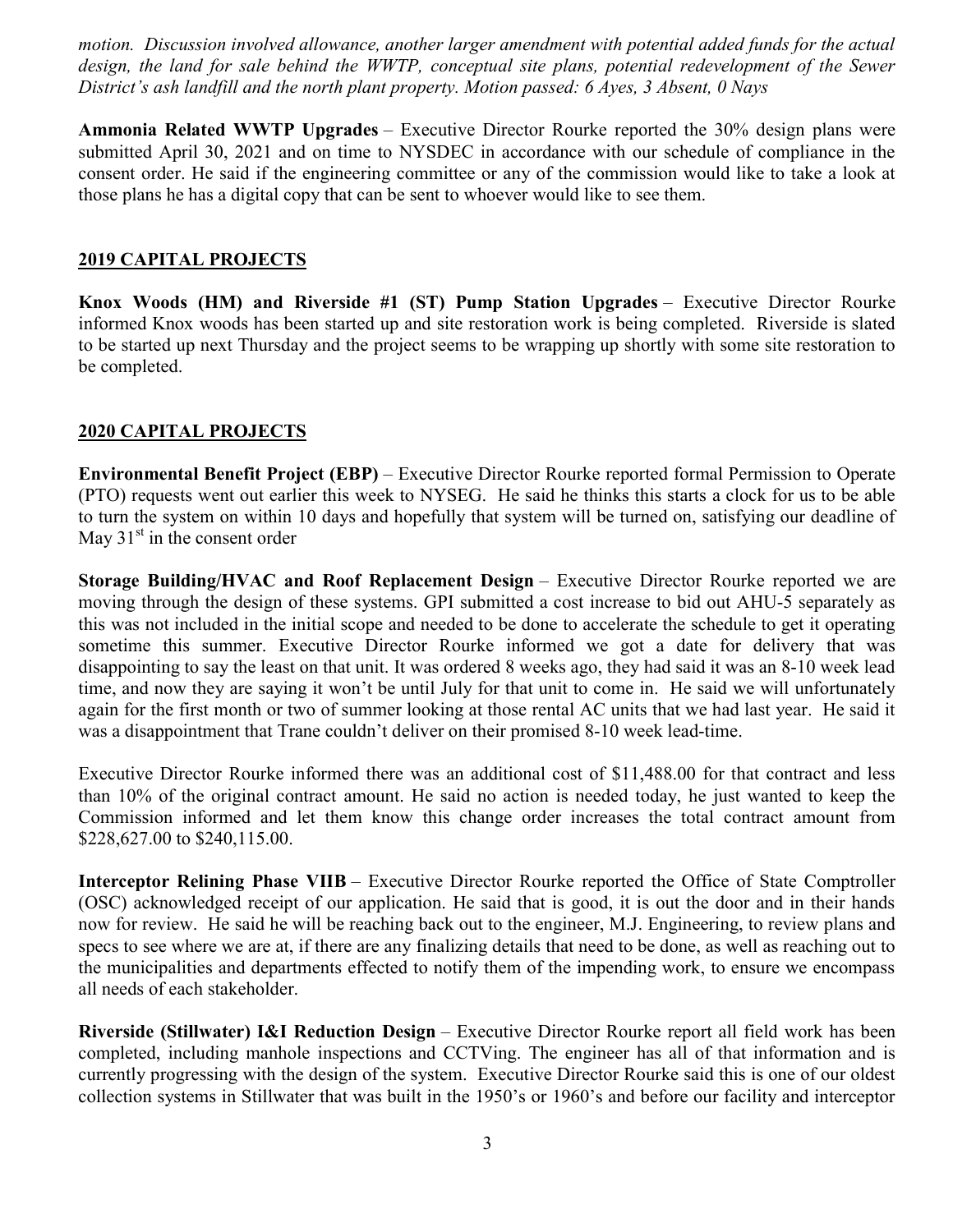was built. It is in need of slip lining to make sure that infrastructure continues to work the way it is supposed to.

Saratoga Springs Pump Station and F.M. Evaluation and Design – Executive Director Rourke reported that some pipe testing was completed and we are awaiting results and a finalized report to see if any pump tests are needed in the city to understand if there are other locations that we need to see the fitness of. He said pump testing will be happening soon at the station and the project is progressing well.

## 2021 CAPITAL PROJECTS

LED Lighting Upgrade – Executive Director Rourke reported the contractor is slated to start the construction this month. We have been receiving lamps, bulbs and ballasts so construction should start soon. The schedule is pretty quick and it will take approximately 4-6 weeks to replace all of the lights in the plant. This project will start mid May and be completed by July 1, 2021. Executive Director Rourke added the LED lights will save us approximately \$37,000.00 annually on our electricity bill.

Secondary Clarifier Gate and MCC Replacement – Executive Director Rourke reported that clarifier testing was done on April 27, 2021. He said a big thank you to staff and Chief Operator, Gene Hutchings as it was a long day of testing, from 6:00 AM to 6:00 PM. Everything went really well and we are awaiting the report to understand exactly how those clarifiers are operating and where we can see some benefit. He added that project is progressing nicely as well.

CMMS & Asset Management Implementation – Executive Director Rourke said this contract was awarded last month, contracts are almost fully executed and a kick off meeting should be happening in the next couple of weeks.

Technical Determination of Local Limits – Executive Director Rourke informed this item will require a motion. He said last month we talked about a Request for Proposal (RFP) for the Technical Determination of Local Limits. He said we have to come up with local limits for industrial users as well as commercial users and really all users to adhere to these local limits. The RFP went out and we received (5) proposals ranging from \$24,500.00 to \$69,400.00. The proposals were scored by SCSD staff, all of them were good and Executive Director Rourke recommended awarding to the low bidder Arcadis in the amount of \$24,500.00. He said part of the reason for that recommendation was Arcadis has an intimate knowledge of our collection system from our previous COVID sampling program and they understand where certain parts of our collection system flow. He added Arcadis is also currently performing plant modeling as part of our biosolids project and they have an existing model that will be able to look at the pollutants of concern for those local limits and we will get some added value there, so that is his recommendation. Chairman Howe entertained a motion per Executive Director Rourke's recommendation.

Commissioner Bisnett made a motion to forward a recommendation to the Board of Supervisors to authorize the chairman to execute an agreement with Arcadis of New York Inc. in the amount of \$24,500.00 to perform a technical determination of local limits study and evaluation for Saratoga County Sewer Districts Industrial Pretreatment Program. This work will update already defined pollutants of concerns that SCSD must regulate to protect the wastewater treatment plant, the public and the environment. Commissioner Fillion seconded the motion. Discussion involved enforceability of local limits through the Sewer Districts Environmental Protection Agency (EPA) permit and it's Sewer Use Ordinance. If a user exceeds the local limits fines are \$1,000/day per violation. If fines are not paid, a civil suit could be filed or sewer service shut off. Motion passed: 6 Ayes, 3 Absent, 0 Nays.